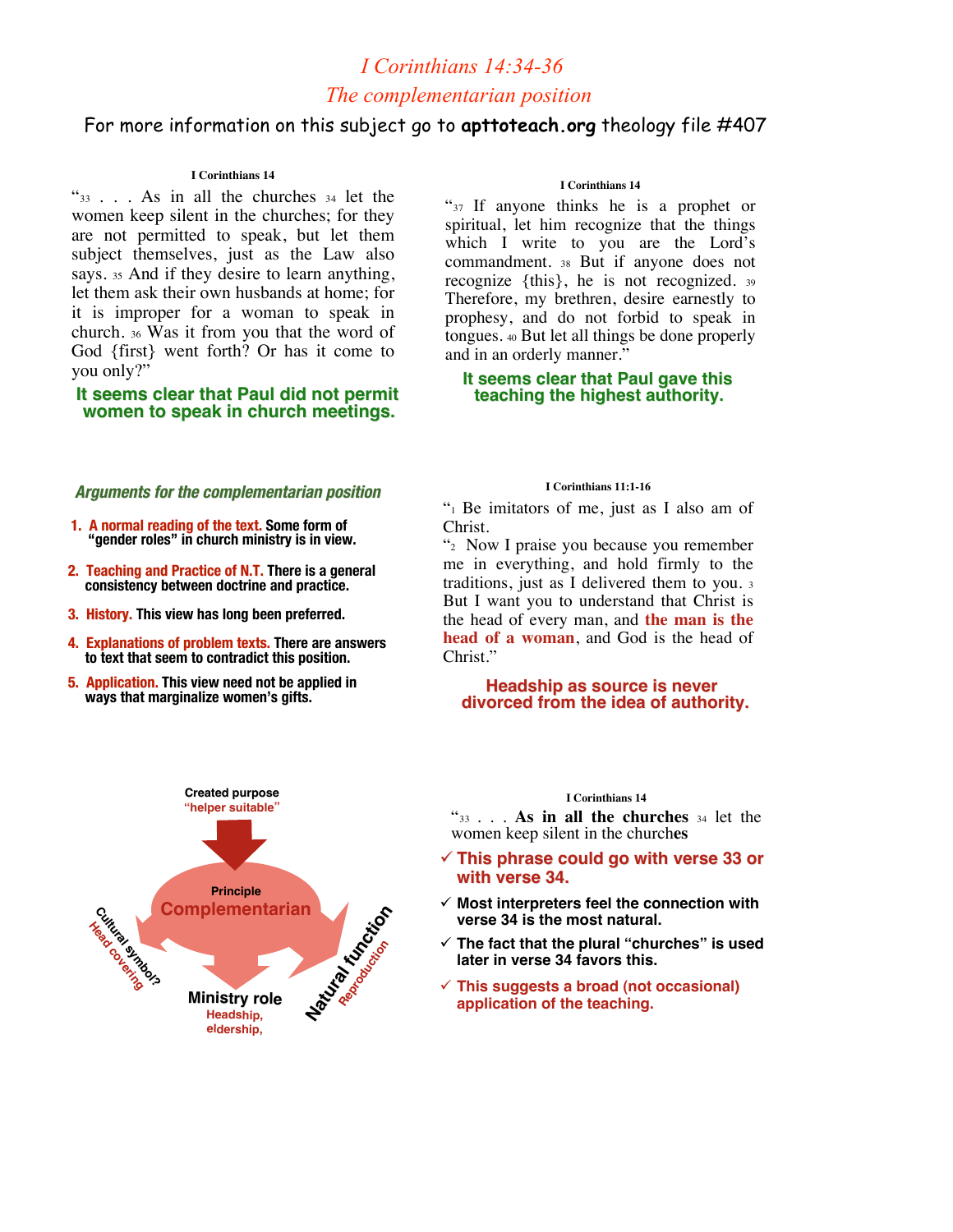## **I Corinthians 14**

"34 let the **women** keep silent in the churches; for **they** are not permitted to speak, . . . 35 And if they desire to learn anything, let them ask their own husbands at home; for it is improper for a **woman** to speak in church."

## $\checkmark$  The issue is gender. It is not about **education, heresy, or disruptive behavior.**

## $\checkmark$  The issue may be limited to wives.

**The same Greek word is translated "wife" and or "woman."**

## **I Corinthians 14**

"34 let the women keep **silent** in the churches; for they are **not permitted to speak**, . . . <sup>35</sup> And if they desire to learn anything, let them ask their own husbands at home; for it is improper for a woman to speak in church."

## **The issue is speaking (teaching?). The issue is (teaching?).**

**The Greek word for "silent" (sigao) used here is not the word "quiet" (hesychia) used in I Tim.2:11 .**

## $\checkmark$  The kind of speech is unclear.

**Challenging the prophetic message of a man may be the sense from the context.**



#### **I Timothy 2**

"11 Let a **woman** quietly receive instruction with entire submissiveness. <sup>12</sup> But I do not allow a **woman** to teach or exercise authority over a **man**, but to remain quiet."

- **Wives (not all women) are in view. Wives (not all women) are The Greek word could mean either. The reference to Adam and Eve and the context (raising children) and the parallel in I Cor.14 and Eph.5 suggest this.**
- **√ All women are in view. Roles**

#### **I Corinthians 14**

"34 . . . but let them **subject** themselves, just as the **Law** also says. 35 . . . for it is **improper** for a woman to speak in church."

## **The reference to The reference to "Law" and** "**propriety" is unclear. The most likely reference is to the accepted roles from O.T.**

**The object of "**subject" is also unclear. **It could mean "bring themselves under control." Women were not to judge or challenge the prophetic message.**

### **I Timothy 2**

"11 Let a woman quietly (**peacefully**) receive instruction with entire submissiveness. 12 But **I do not allow a woman to teach or exercise authority over a man, but to remain quiet (peaceful)**."

- **Heresy in Ephesus. Heresy in Ephesus. The women of Ephesus were out of line - teaching heresy without having been taught the truth.**
- **★ Ascribed gender roles. Roles in church life are to reflect the design purpose of God's creation.**